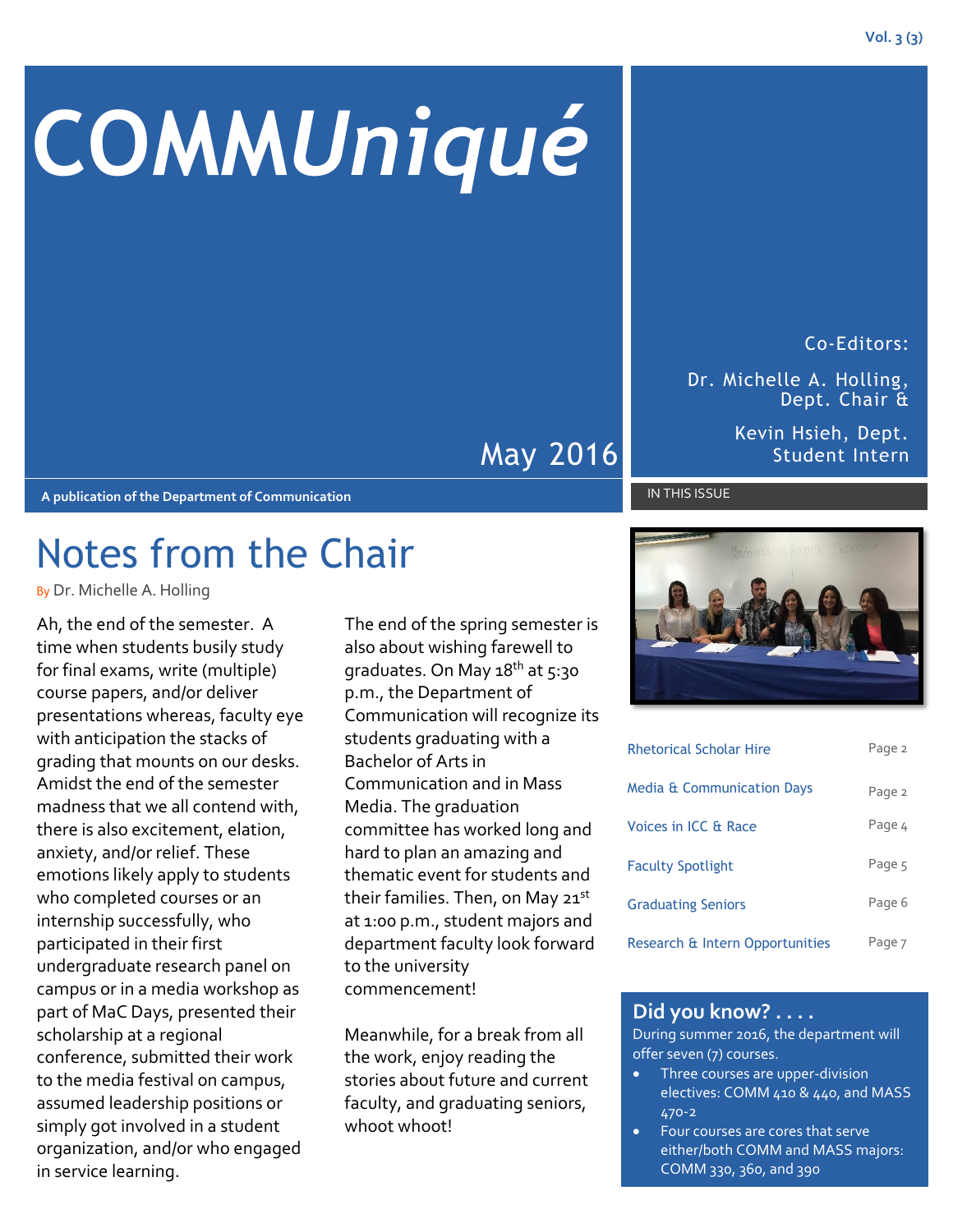## **New Faculty Hire: Antonio de la Garza**

by Dr. Holling, Interim Department Chair

During this spring semester, a search committee for a faculty hire in rhetorical studies worked long and hard to complete a successful hire. Composing the committee were Dr. Dreama Moon, Dr. Kendra Rivera, and myself. With the publication of this issue of COMM*Uniqué*, I am very pleased to announce that Antonio de la Garza will join the Department of Communication beginning in fall 2016!

Mr. de la Garza is completing his doctoral program at the University of Utah at which he plans to defend his dissertation entitled "Living Illegal: Transgressing Race, Nation, and Identity" this summer. His scholarly expertise is immigration rhetoric through which he seeks to reveal the role of communication in racism and resistance using rhetorical and critical cultural

methods. In so doing, he asserts immigrant experiences pose a challenge to contemporary notions of citizenship and belonging.

During his master's program, which he completed at Northern Arizona University (NAU), he studied Applied Communication and earned a master's certificate in Ethnic Studies. Prior to his M.A., he majored in Political Science graduating cum laude also at NAU. Mr. de la Garza brings a wealth of experience teaching courses in communication and in ethnic studies as well as working with students to present their scholarship at conferences. Overall, he comes to CSUSM as an active scholar and a committed teacher, whom we are ecstatic to have as our new colleague! Look to take a course with him in the fall semester.

Getting to the point of Mr. de la Garza accepting the job offer relies on many individuals, who play

important roles to ensure hiring processes are a success. As such, I have to give 'shout-outs' to some folks.

To Drs. Moon and Rivera, I thank you both for your commitment, diligence, and camaraderie during some marathon search meetings. To all students from Lambda Pi Eta and Communication Society, who took time from their busy school and work schedules to meet with all candidates who visited campus, I very much appreciate your involvement. Similarly, I value the feedback received from students who were in courses in which candidates delivered their teaching demonstrations. I also appreciate the support of CHABSS Dean Robert Rider; Josie Rosas, the department support staff; colleagues in other departments; and staff from across campus who were interested in meeting with candidates that enriched their visits to CSUSM. THANK-YOU!

## **"On the Margins of Media in Hollywood" Keynote Panel**

by Dr. Cecilia 'Lia' Uy-Tioco

A keynote panel titled "On the Margins of Media in Hollywood" featuring three media industry members culminated the 2016 Media and Communication (MaC) Days held at California State University San Marcos on April

12th. The panel featured international award-winning screenwriter Sameer Gardezi, media executive Alexandra Davis, and OpenTV founder and professor Dr. Aymar Jean Christian. Moderated by Dr. Vincent Pham, the panel discussed issues in Hollywood, particularly about casting, the

future of content creation and distribution, and gender, racial, and age bias in the industry.

Sameer Gardezi, a screenwriter who has written for several networks including Nickelodeon, Comedy Central, The CW, FOX, ABC and NBC and studios such as 20th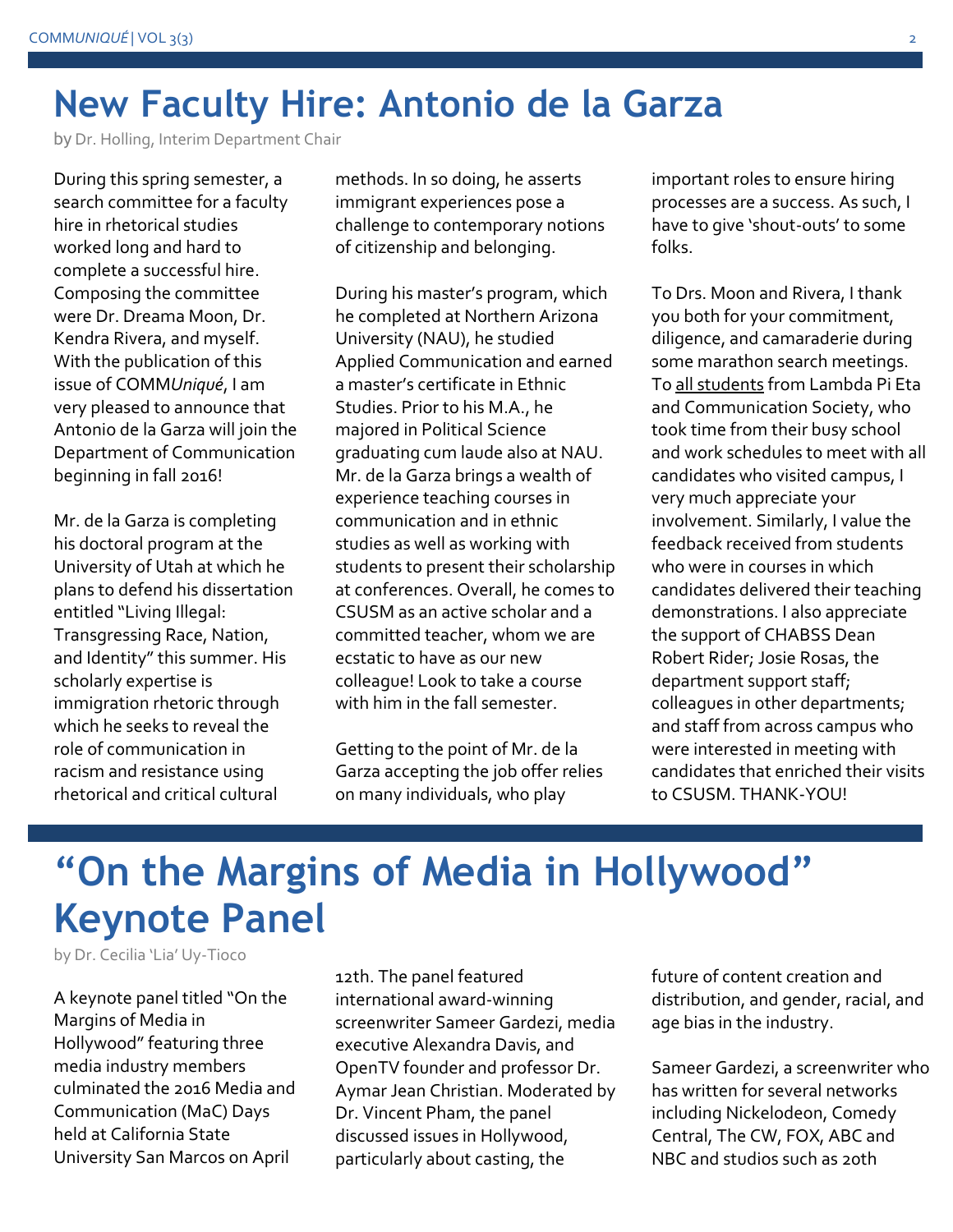#### COMMUNIQUÉ | VOL 3(3)



Left to right: Dr. Aymar Jean Christian, Dr. Vincent Pham, Sameer Gardezi, and Alexandra Davis

Century, Universal and Disney and has been awarded a Century, Universal and Disney and has been awarded a Writer's Guild Award for his writing for Modern Family, shared the challenges faced by screenwriter. He noted that oftentimes, the finished product is so vastly different from an original idea.

Second panelist Alexandra Davis, a former producer at DreamWorks Animation owned AwesomenessTV, who now works at Blue Ribbon Content Studios (the digital branch of Warner Brothers) as a director, development, and production discussed the future of content. Ms. Davis pointed out that fresh ideas can be found in digital spaces such as YouTube. She noted that today, 16% of Hollywood directors are female and 84% male, most of whom are white, thus minorities and LGBTQ are still often misrepresented in the media. Ms. Davis also shared the challenges of having a voice and being taken seriously as a "young-looking

female" in the industry. She advised students to seek mentors and learn how to fight for what they believed in.

Finally, the third panelist, Dr. Aymar Jean Christian, a professor of Communication and Media Studies at Northwestern University is also founder of OpenTV

(weareopen.tv) a platform to empower queer, trans and ciswomen, and artists of color to produce and distribute indie series for artists by artists. Dr. Christian shared his experiences in producing content that is often left out by mainstream media, emphasizing the need for community-based media for underrepresented groups.

Prior to the panel discussion, each of the speakers conducted miniworkshops with students. Mr. Gardezi's workshop, "Pitching Our Stories," discussed strategies for developing, pitching, and selling stories that have often been excluded from mainstream media. Ms. Davis led a workshop titled, "Behind the Screen," focused on what it means to be a woman working in the industry, as well as the potential that digital content provides in cultivating greater opportunity for diversity of voices and points of view. And lastly, Dr. Christian's workshop, "We are OpenTV," introduced students to ways of developing innovative, artistic, community-based television as research.

About 60 CSUSM communication and media students as well as other members of the CSUSM community attended the 90-minute panel discussion, with conversations with the speakers continuing afterwards in the hallways. The event was sponsored by the Department of



Communication with funding and support from the California State University Entertainment Industry Initiative as part of the visiting fellows program, and spearheaded by Dr. Vincent Pham.

To view the panel, visit [http://www.csusm.edu/communicat](http://www.csusm.edu/communication/macdayspage.html) [ion/macdayspage.html](http://www.csusm.edu/communication/macdayspage.html)

### DID YOU KNOW?…

The Communication Department, along with Lambda Pi Eta and Communication Society, invite all graduates to attend the annual graduation recognition! It is open to and welcomes both Communication and Mass Media majors.

May 18th, Wednesday in USU Ballroom

- 5:30-6:30 pm for the reception
- 6:30-8:00 pm for the program

On behalf of the graduation committee, we look forward to seeing you!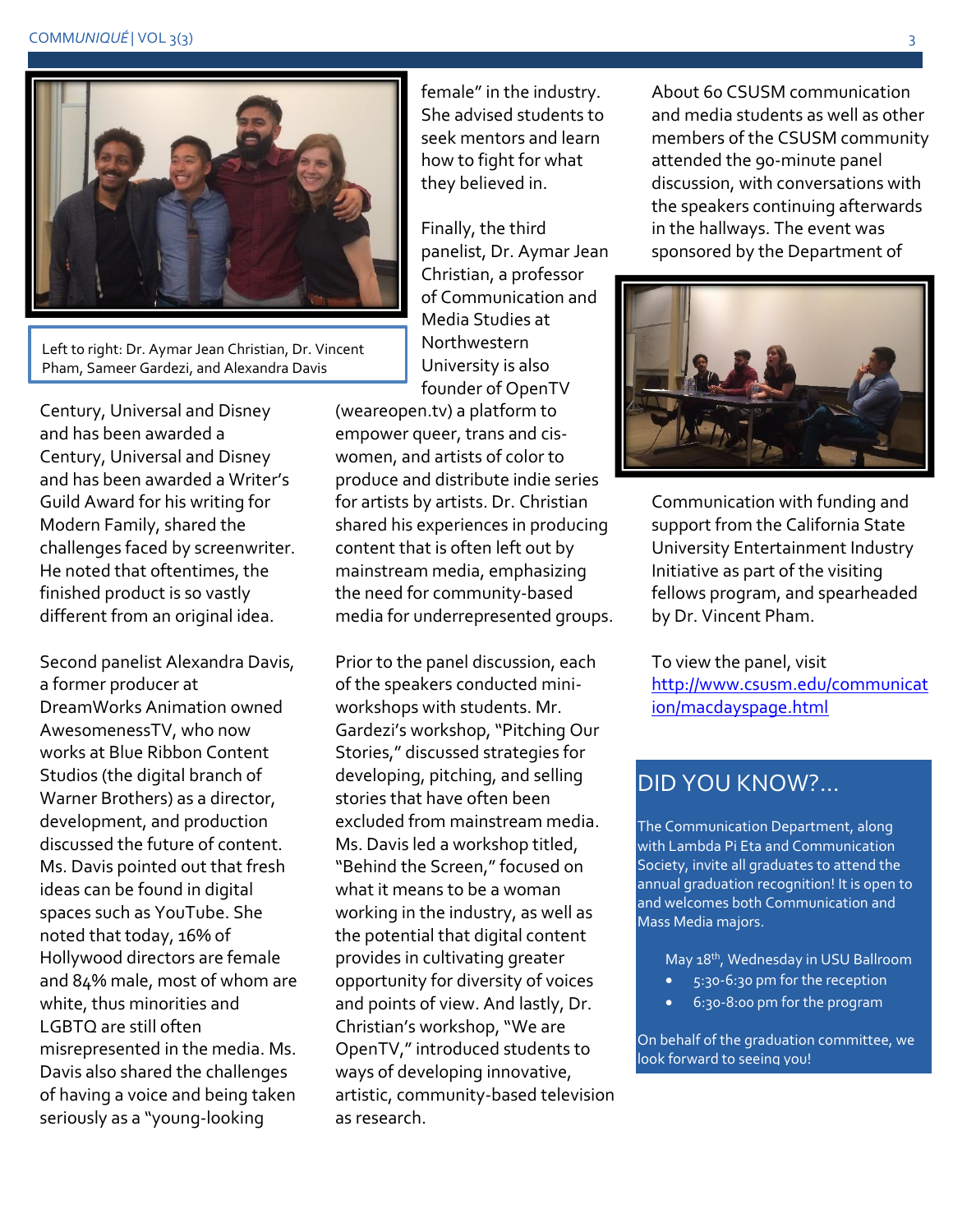## **Voices in Intercultural Communication and Race**

by Kevin Hsieh

Traffic lights and art apply color in innocuous places. In the grand scheme of society, however, color and race intertwine in intercultural conflict. The field of Communication lacked literature covering intercultural communication in relation to race, so two CSUSM professors collaborated on a book that would focus on collecting a variety of cultural perspectives to address that void. Dr. Dreama Moon and Dr. Michelle Holling produced *Race(ing) Intercultural Communication: Racial Logics in a Colorblind Era* in January of 2016 by Routledge publishers after a two year process, in which they provided a platform for scholars to contribute to the conversation.

Prior to their book collaboration, Dr. Moon and Dr. Holling co-authored an article on racial apologias where they examined racist comments made by public figures and their apologies that followed. That partnership worked well and opened an avenue to pursue the topic of race and racism further. The journal editor of the *Journal of International and Intercultural Communication* approached Dr. Moon and Dr. Holling to guest edit a special issue for the same journal to expound upon race by incorporating other authors. The premise of that double

special issue in 2015 sparked the creation of the book, and opened the door to a wider array of possible authors to submit their work in a widely distributed book. Fifty or so submissions are taken through multiple rounds of reviews, from multiple reviewers, where Dr. Moon and Dr. Holling trim the number of articles by nearly half each time. As each article progressed through each round of reviews, authors received feedback for edits including advice and suggestions from anonymous, external reviewers as well as from the editors, Drs. Moon and Holling.



The book includes topics that range from Obama and birther discourse, colorblindness in Post-Apartheid scholarship, to Latino/a and South Asian bloggers. This diversity of scholarship is the

result of Dr. Moon and Dr. Holling's goal to incorporate voices, perspectives, and topics that have not been highlighted historically in the field of Communication, while maintaining a high degree of rigor and quality of content. The result is a unique mixture of topics as well as an intersection of methodologies and sub-fields within Communication. As a bonus, Dr. Moon and Dr. Holling authored the introduction and closing statements of the book.

As important as the book is to studying race and intercultural communication, Dr. Moon and Dr. Holling also stressed the importance of staying active in pursuing their scholarship as professors. Co-authoring this book allowed the pair to push themselves out of their comfort zones, and their collective efforts allowed for a more complete finished product. This book also stands as a compilation of modern issues that future students can look to for inspiration and ideas.

In the future, Dr. Moon and Dr. Holling hope to team up again to tackle a host of topics, including colorblindness and how it comes to be in the present day. They still see some room for improvement in intercultural communication studies in regards to race, and they hope to incorporate an increased international presence on future projects.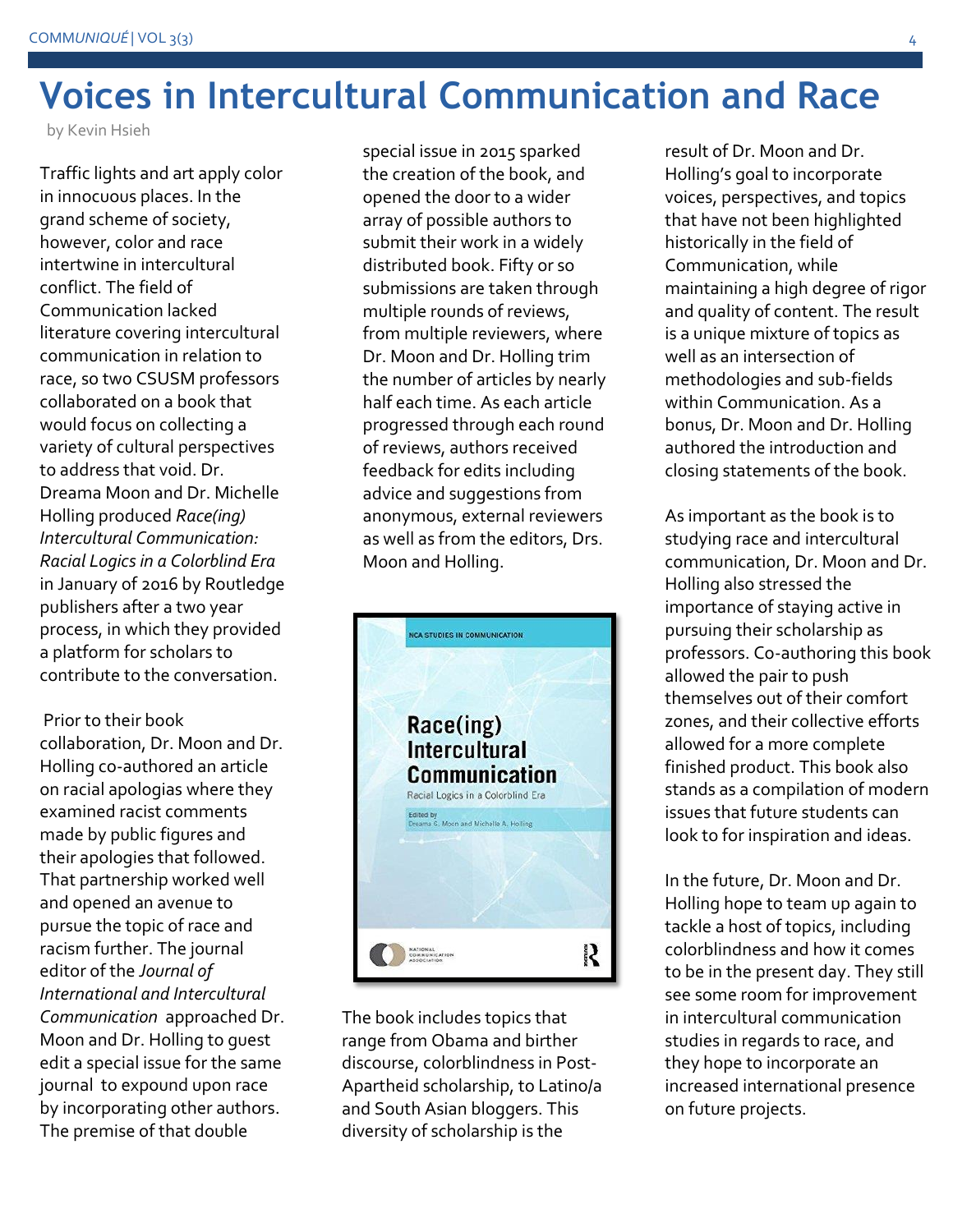## **Faculty Spotlight: Dr. Lee**

Dr. Joonseong Lee returned this spring following a semester-long sabbatical. This was his first supported leave since he arrived at CSU San Marcos in the fall of 2008. The primary focus of Dr. Lee's leave was a further extension of his research project, Digirit as Digital Breathing, as well as the development of an undergraduate class entitled "Media and Mixed Reality," which will be offered as an elective for Mass Media or Communication majors. In answer to the question of how he progressed during his sabbatical, Dr. Lee replied simply with a smile, "Maybe it's a half success."

Dr. Lee's research project, Digirit as Digital Breathing, is based on the practice of incorporating the Eastern spiritual concept of "yin and yang energy" into a digitally saturated life. Digirit, a term that Dr. Lee coined to better visualize the status of energy flows in the digital world, refers to a state of equilibrium in which energy flows between the universal energy field and the human energy field inside and outside cyberspace. It is a combination of the words *digital* and *spirit* and is conceptualized through the perspective of desire identified by French philosopher Gilles Deleuze.

From the Deleuzian concept of territorialization, a conventional hierarchical distinction between the sacred and the secular becomes deterritorialized in the immanent field of digirit, and nonlinear and contextual

distinctions of these concepts are reterritorialized as unlimited layers of the plane of consistency. Given that we are now in the early stages of the digital revolution, the number of layers to be realized in the future is beyond our imagination. When unlimited layers of the plane of consistency are produced, unlimited territorializing processes occur. These unlimited layers, which are created in a nonlinear manner, can hinder the energy flows of digital media users from sustaining a balanced state with those of the universal energy field.

As a suggested method of facing such situations in which digital media users are likely to perceive these unlimited layers created by digital media technologies as real entities, and consequently energy flows are largely informed by virtual reality rather than actual reality, Dr. Lee proposes anal sphincter exercise (anal breathing) as a meditation practice in the digital age. Further, he seeks to explore why anal breathing practice may be a necessary meditation practice in the digital age and how it can guide us in a new direction of spiritual construction: *digirit*. Anal breathing has its origins in ancient India, and the concept has been expanded to encompass the practice of squeezing and releasing the root with breathing. With diligent and consistent anal breathing practices, breathing in the digital realm reaches the point where de-territorializing and reterritorializing processes of mind and body can harmonize with that of the universe, called *digirit*."Here lies the importance of this project, Digirit as Digital Breathing," Dr. Lee explained.

In addition to conducting research during his sabbatical, Dr. Lee developed one undergraduate class, "Media and Mixed Reality," and offered it during the last winter intersession under MASS 470-4. Mixed reality is an emerging research field, integrating physical and digital environments into a mixed (physical and digital) reality. Given that the concept of mixed reality has been utilized for more than 20 years in the production of many Hollywood blockbuster films, especially sci-fi films, it is not surprising that marketing industries are applying this concept in the creation of new marketing methods based on mixed reality. While the course is designed to introduce how digital culture interacts with mixed reality, students will also be invited to think critically and creatively about the concepts, theories, and technological applications that are essential to a better understanding of future media based on mixed reality technologies.

With the support of a Research, Scholarship, and Creative Activity grant, Dr. Lee will present a paper entitled "Anal breathing practices as digital breathing: Construction of *digirit* in the abstract machines of control" at the International Society for Media, Religion, and Culture (ISMRC) Conference, to be held in Seoul, South Korea, from August 1-4, 2016.

In summary, it seems that this was a very busy and productive sabbatical for Dr. Lee. He would welcome another opportunity for such a sabbatical at the earliest opportunity!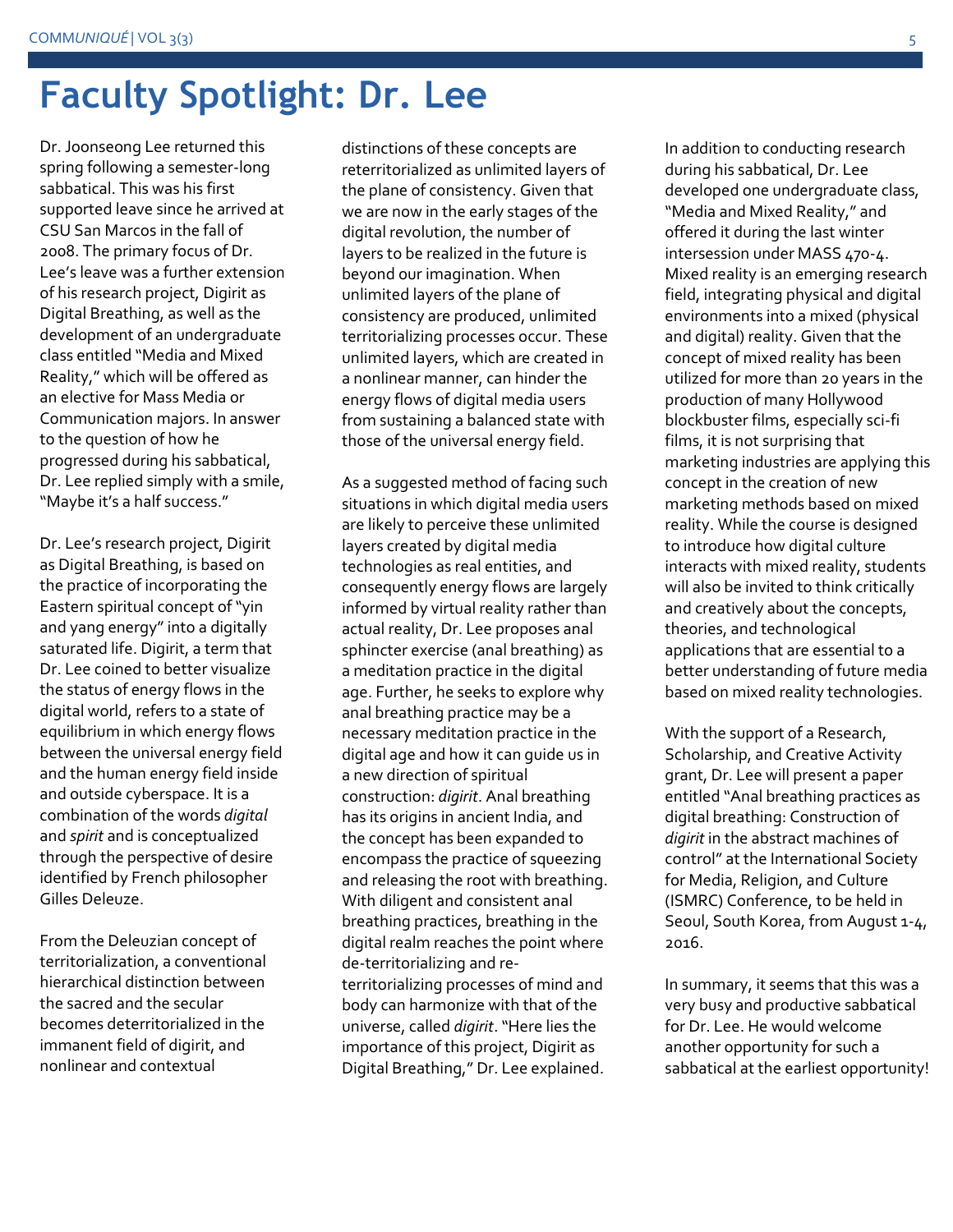## CONGRATULATIONS TO GRADUATING SENIORS 2016

#### **Communication Majors**

| Amy             | Alber                 |
|-----------------|-----------------------|
| Alhijaz         | Althagafi             |
| <b>Desiree</b>  | Alvarez               |
| Samantha        | Aviotti               |
| Shai            | <b>Borwick Cooper</b> |
| Brooke          | <b>Brean</b>          |
| <b>Nicholas</b> | Bruno                 |
| Emily           | Cannon                |
| Yaninna         | Cedeno                |
| Corinne         | Cowan                 |
| Marco           | D'addazio             |
| Michelle        | Davis                 |
| Alexandra       | DeLaune               |
| April           | Emerson               |
| Kelsey          | Ferguson              |
| Kelli           | Flodman-Brande        |
| Kelly           | Ford                  |
| Heather         | Franchini             |
| Jessica         | Gambrell              |
| Kyle            | Gloger                |
| Kasey           | Golnick               |
| Amanda          | Gonzales              |
| Matthew         | Hintz                 |
| Valerie         | Law                   |
| David           | Martinez-Salas        |
| Christine       | May                   |
| Ryan            | McDaniel              |
| Nicole          | <b>Miles</b>          |
| Chassy          | Moreno                |
| Natalie         | Neece                 |
| Isidoro         | Rendon                |
| Christopher     | Rodriguez             |
| Kyle            | Saunders              |
| Kelsey          | Schwarz               |
| Rachel          | Smith                 |
| Amber           | Vasilik               |
| Veronica        | Villarreal            |
| Zhou            | Zheng                 |
| Kimberlee       | Zolghadri             |
| Oluwajomiloju   | Adeniran              |
| Alydia          | Aquila                |
| <b>Brittany</b> | Arnold                |
| Samantha        | Arrington             |

Rema Assria Nicolle Batte Victoria Beyer Karin Binni Nickolai Birkeland Olivia Bishar Christopher Bouchard Tiffaney Boyd Lauren Burke Ryan Burke Broc Butcher Tabita Carranza Brooke Carter Brando Casino Sydney Centell Victoria Charles Jordan Chewning Sean Conroy Taylor Cratty Michael Dalupan Declan Daly Conor Davis Jasmine Demers Jaime Diaz Gabrielle Diaz Bryce Dollarhide Dayton Donovan Lindsey Edgar Jordan Eggert Kaitlyn Estona Kendall Fisher Valeria Flores Heather Flores Krystina Franchino Selena Gallardo Justin Galvan Emilie Gernandt Danielle Ghalwash Carly Graf Amanda Guse

Margaret Ducoulombier Katelyn Ebersbacher Dolores Esparragoza Shervin Ghannadian

Armand Gutierrez Tanya Hancock Jessica Hartmann Kristen Hibbs Hailey Holthaus Kevin Hsieh Ryan Huff Stacee Inglis Alexis Ison Rachel Jansen Nicholas Kennedy Cary Ladd Jonicylle Law Amanda Lawrence Ashley Lewis Amber Mahmood Erika Marin Giselle Marin Raquel Marquez Stephanie Marty James Mercure Kimberly Merica Casey Middleton Marci Mierop Richelle Mireles Marcelle Montes Brynn Moody Judith Mota Devvon Mundy Elizabeth Nadeau Christina Nguyen Mads Elton Nilsen William Norman Fatima Oliver Matthew Onstad Perry Palleja Darius Parker Anthony Peden Royer Pedro Jocelyn Pereira Hugo Pinales Natalie Plummer Shanda Poulson Gabriella Provencio